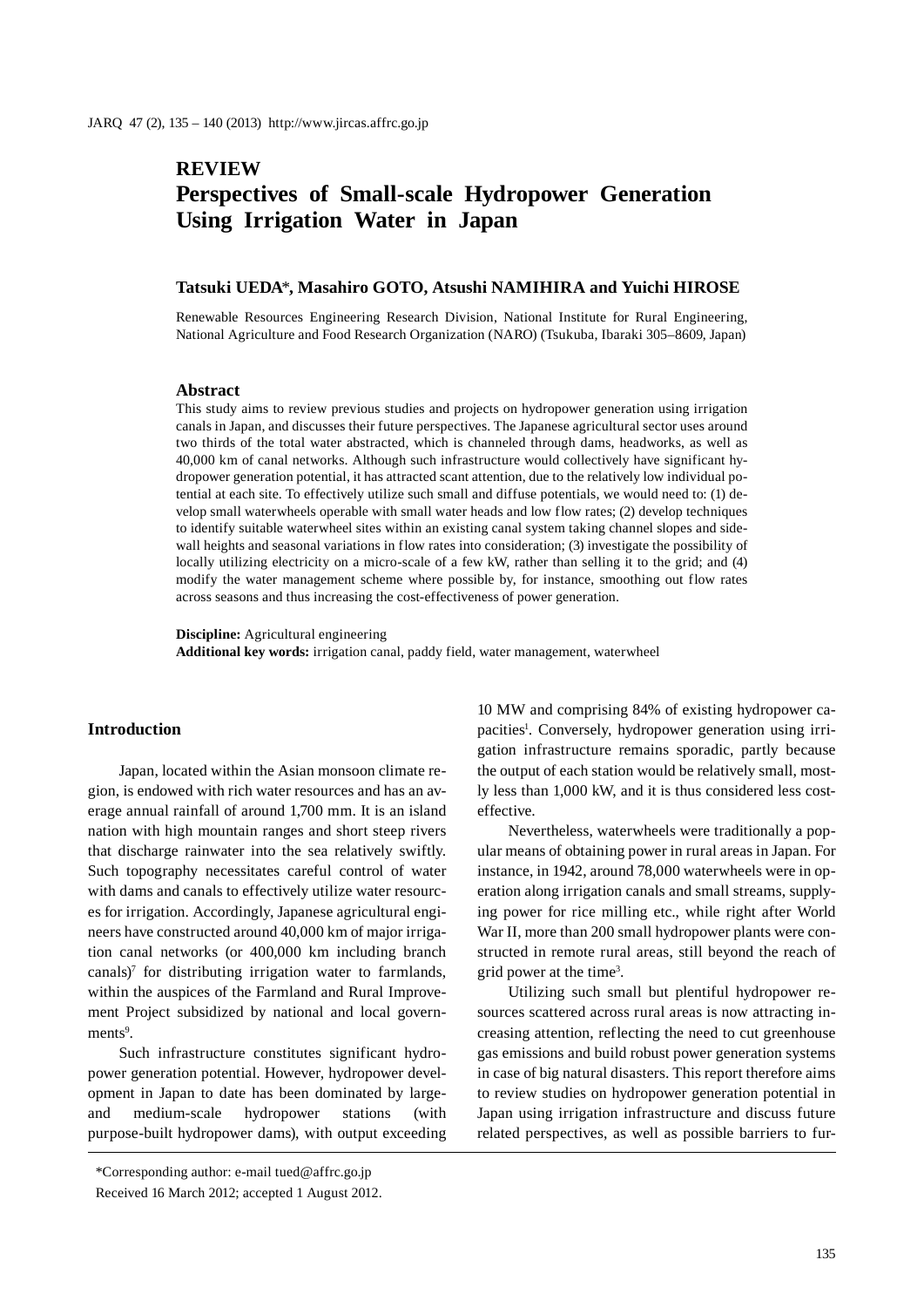#### T. Ueda et al.

ther development. To focus the arguments, we will concentrate on small-scale hydropower generation using irrigation canals, the power sector facing distinctive problems, as will be discussed in the following sections. Although part of the discussions may only be relevant to the natural and socioeconomic conditions in Japan, some arguments may also apply to other countries, especially in rice-producing monsoon Asia.

# **Existing small hydropower plants within irrigation canal systems**

Although still sporadic, twelve small hydropower plants were constructed (as of 2005) in irrigation canal systems, within the scope of the Farmland and Rural Improvement Project (Table 1). These plants have output capacities exceeding 200 kW, which is generally considered the minimum to ensure economic viability, given the electricity sale price<sup>*a*</sup> of around 10 Yen/kWh<sup>5</sup>. As the flow rates of irrigation canals in Japan are relatively low, generating output on such a scale requires a large water head<sup>b,c</sup>. In fact, existing plants in Table 1 have water heads of between 5.5 and 117 m, with an average of 44.3 m. Obtaining such a water head within a canal system generally requires bypassing open canals with tunnels and pipelines (Fig.  $1$ )<sup>d</sup>. Accordingly, most existing plants were installed when part of the canal network was replaced with pipelines, with water turbines suitable for such conditions (Table 1).

# **Micro-scale hydropower potentials along branch open channels**

The previous section showed that all existing hydropower plants were installed by connecting two points in a canal system via a tunnel and/or pipeline, thereby obtaining a large water head. Nevertheless, constructing such plants and associated structures not only involves significant civil engineering work, but also prevents the diversion of water for irrigation in the middle of a pipelined segment of channel (Fig. 1). These conditions often discourage attempts to generate electricity on a micro-scale in the lower reaches of a canal network, along branch and distributary (on-farm) canals. Thus, the hydropower potential at such sites has largely been neglected to date, except for certain experimental or demonstrational projects. This section therefore envisages the feasibility and issues surrounding such hydropower generation.

The characteristics of such sites (branch and distributary canals) can be summarized as follows:

- 1. The flow rates running through them are relatively low, typically less than a few tons per second.
- 2. Most of the branch canals supplying water to paddy fields are open<sup>e</sup>. Furthermore, channels located in steep alluvial fans tend to have many small drops and chutes<sup>f</sup> (Fig. 2), typically less than a meter in height.
- 3. Flow rates running through those channels often fluctuate across seasons (e.g. Horikawa et al.<sup>6</sup>). In many regions, the water flow is also completely suspended
- a Until July 2012, the sale price had been determined through individual negotiations between a plant operator and a grid power operator. However, a new feed-in-tariff (FIT) scheme, in which electricity companies are obliged to buy renewable energy, including small hydropower, at a prescribed price, has been introduced since July 2012 in Japan. Under the new scheme, the sale prices of small hydropower are set at 34, 29 and 24 Yen/kWh (FY2012) for an output scale <200 kW, 200-1000 kW and 1000- 30000 kW, respectively, which exceed current prices.
- b [Theoretical electricity output  $(kW)$ ] = 9.8 × [flow rate  $(m^3/s)$ ] × [water head (m)]. The actual output is less than this figure due to energy losses in waterwheels, power generators, friction in pipes etc.
- c The water head is the measurement of energy contained in a fluid, expressed in terms of the height of a water column, and defined as the sum of the elevation head, pressure head and velocity head. However, for a pipeline, it is usually approximated by: [the difference in elevations between both ends (intake and discharge points) + water depth at the intake]  $\times$  [a conversion (loss) factor]. For an open channel accommodating a waterwheel, calculating the available water head is relatively difficult, but it is roughly equivalent to: [the difference between water surface levels just upstream and downstream of a waterwheel] + [velocity head, i.e. the energy of moving fluid running through the wheel].
- d This is because a pipeline can convert an elevation head (i.e. the energy of water sitting on higher ground) to a pressure head at the lower endpoint, thereby generating a significant water head if there is a considerable difference in elevation between both ends of the pipe (see footnote (c)). In contrast, for an open channel, it is often difficult to obtain a water head of more than a few meters, as the head is essentially restricted by the slope and flow velocity of the channel.
- e Pipeline systems at on-farm levels have also become popular in recent decades, partly because they allow more flexible irrigation schedules for farmers. However, generating hydropower at such sites is difficult, given the tendency for intermittent water flows and is hence not covered here.
- f These facilities are aimed at rendering a canal slope within the safety limit. In other words, they are installed where the ground slope is so steep that the water flow speed would be excessive without them.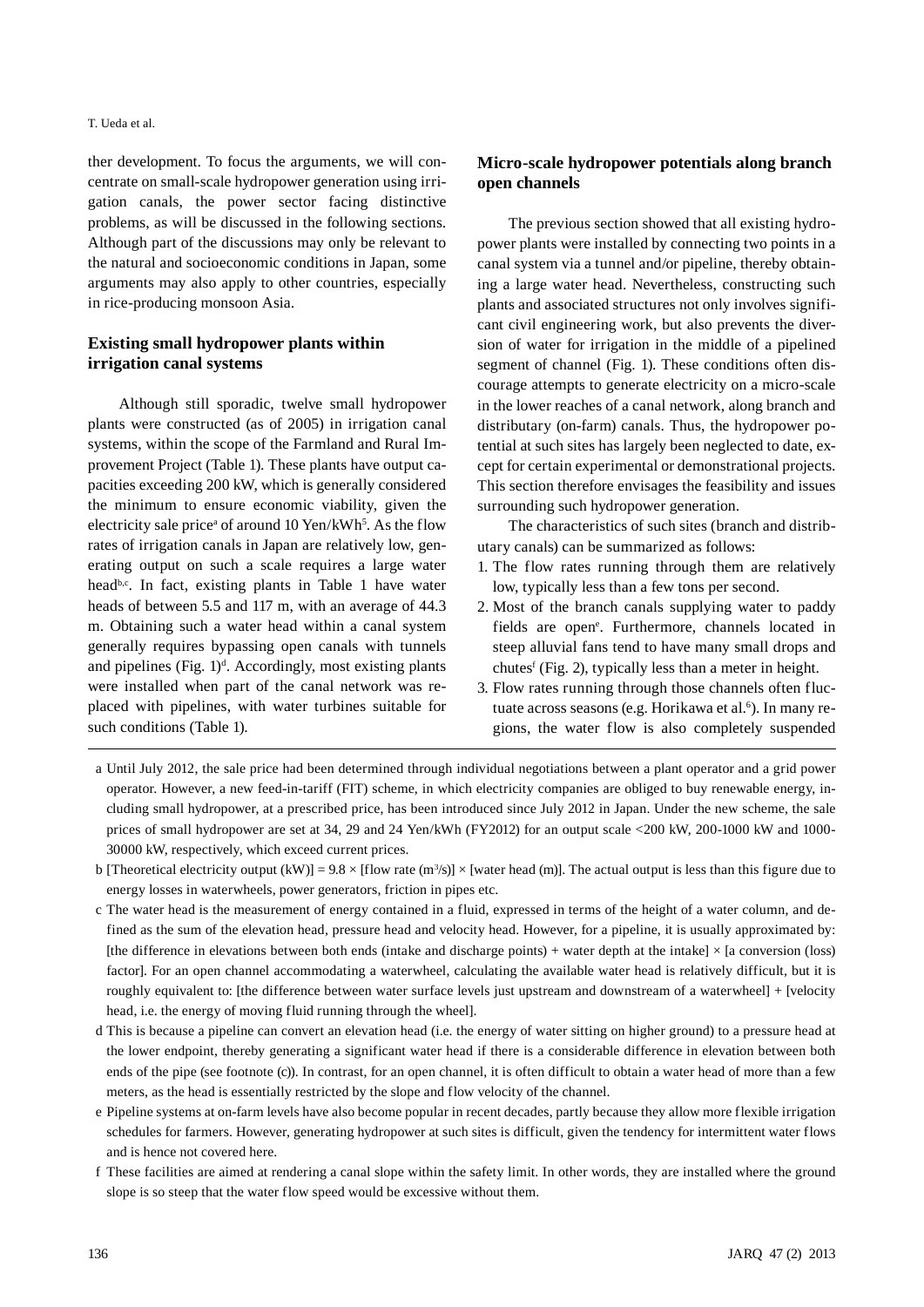| Project        | Water<br>head | Max.<br>flow rate | Max.<br>output | Pipe<br>length <sup>a</sup> | Intake point  | Discharge point | Type in<br>Fig. $1$ | Water turbine |
|----------------|---------------|-------------------|----------------|-----------------------------|---------------|-----------------|---------------------|---------------|
|                | m             | $m^3/s$           | kW             | km                          |               |                 |                     |               |
| Ohnobaru       | 117.0         | 0.3               | 260            | 5.27                        | dam           | canal           | 1                   | Pelton        |
| Yasukawa       | 21.0          | 4.0               | 640            | 0.40                        | division work | canal           | 4                   | Francis       |
| Nishime        | 116.0         | 0.8               | 740            | 0.82                        | headwork      | farm pond       | $\overline{2}$      | Francis       |
| Aimoto-shin    | 33.0          | 2.0               | 530            | 1.44                        | canal         | canal           | 3                   | Francis       |
| Nasuno-gahara  | 28.0          | 1.6               | 340            | 1.40                        | canal         | farm pond       | 2                   | Francis       |
| Kamigo         | 12.7          | 6.5               | 640            | 1.57                        | canal         | canal           | 3                   | Tubular       |
| Shimeno        | 8.0           | 8.6               | 550            | 1.29                        | division work | canal           | 4                   | Tubular       |
| Gojou          | 24.0          | 5.4               | 1,100          | 0.67                        | headwork      | canal           | 3                   | Francis       |
| Kanonomata     | 60.3          | 2.0               | 960            | 2.58                        | dam           | canal           | 1                   | Francis       |
| Kawakoda       | 19.0          | 5.0               | 720            | 0.16                        | n/a           | n/a             |                     | Francis       |
| Asaka-sosui    | 87.3          | 3.2               | 2,260          | n/a                         | canal         | canal           | 3                   | Francis       |
| Shichika-yosui | 5.5           | 15.0              | 640            | 0.45                        | canal         | canal           | 3                   | Tubular       |
| Average        | 44.3          | 4.5               | 782            |                             |               |                 |                     |               |

**Table 1. Existing small hydropower generation plants using irrigation canals**

Source: NIRE (2010)<sup>11</sup>

Note: a The length of tunnels and/or pipelines connecting the intake point and the hydropower plant.



### **Fig. 1. Schematic diagram of possible hydropower generation sites in an irrigation canal system**

Type (1): Irrigation water is delivered from a dam reservoir to a canal system via a tunnel and/or a pipeline instead of a river and downstream headwork. Types (2) and (3): A segment of main canal (open channel) is bypassed through a tunnel and/or a pipeline. Water can also be discharged into a farm pond (Type 2). Type (4): Just downstream of a division work, a large water head is sometimes available, depending on the local topography. At such points, chutes can be replaced by pipelines.



**Fig. 2. Examples of a chute (top, Toyama Prefecture) and a drop (bottom, Tochigi Prefecture) along an irrigation channel**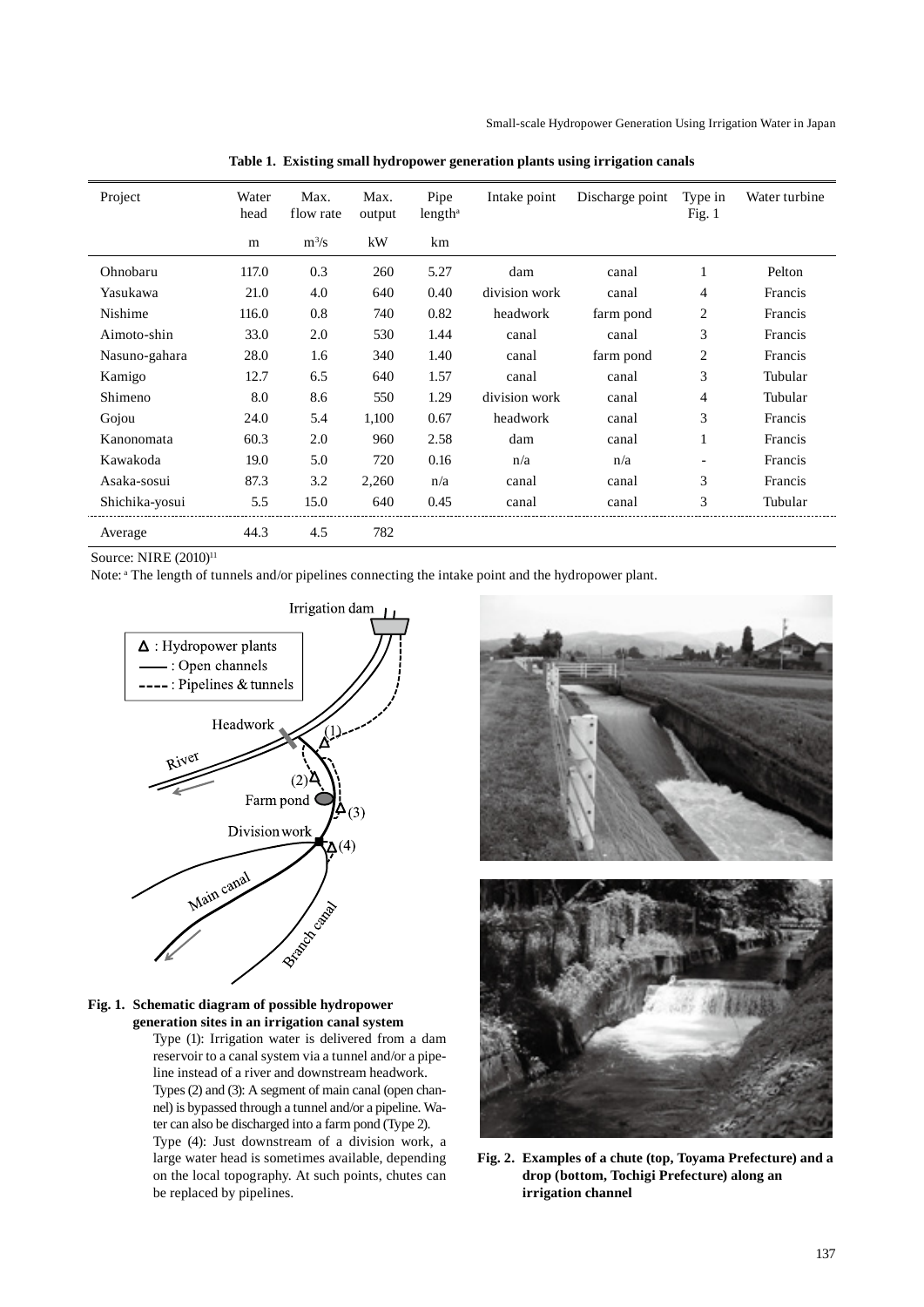T. Ueda et al.

during the non-irrigation season from September to April.

4. Canal systems are generally managed by the Land Improvement District, which is a public organization of farmers using irrigation water via the canal<sup>7</sup>.

 The possible implications of the above characteristics on hydropower generation are as follows:

- 1. As mentioned in footnote (d), the available water head when placing a waterwheel in an open channel is mostly less than a few meters, even where drops or chutes are available. Such a small water head, combined with the low flow rate of typical branch canals, imply that the potential electricity outputs at each site would likely be less than a few kW (see footnote (b)), which naturally increases the unit cost of power production.
- 2. Irrigation canals are actually aimed and designed to facilitate the passage of irrigation water to farmlands. However, a waterwheel installed in an open channel essentially hinders such smooth water flow and tends to raise water levels immediately upstream<sup>2</sup> (called "backwater"). Besides, trash flowing down a channel may choke waterwheels, thereby further obstructing the water flow2 . Although the depths of open channels are normally designed with some safety margin to prevent overflows due to heavy rain etc., the backwater induced by a waterwheel should be contained within that margin. In other words, we must carefully balance the two competing objectives of canals, namely smooth water conveyance and hydropower generation.
- 3. Seasonal fluctuations in flow rates result in corresponding fluctuations in output, which not only inconvenience electricity users, but are also likely to reduce the extent to which dynamo capacity can be utilized (as it cannot be operated at full capacity all the time), which tends to increase the unit cost of power generation.
- 4. The fact that irrigation canals are managed by farmers themselves implies that farmers have incentives to develop hydropower generation, as they could be the main beneficiaries of the project.

The above discussions suggest the following future trajectories for technological development and water management strategies:

1. We should develop technologies for small waterwheels or turbines suitable for generating electricity on a micro-scale with a low water head  $(< 1 \text{ m or so})$  and a low flow rate  $(< 1 \text{ m}^3/\text{s}$  or so), to reduce costs as much as possible. First, when a waterwheel is to be placed onto a canal bed (without a drop or chute), its impact on water flow (i.e. backwater) peaks. Under such circumstances, therefore, the major options currently available are limited to paddle (undershot) wheels (Fig. 3) or

their variants. More recently, the National Institute for Rural Engineering developed a "cascade turbine"4 (Fig. 4) capable of generating around 1.0 to 1.5 kW of electricity at a flow rate of  $1.5 \text{ m}^3/\text{s}$  and a water head of 0.2 m. Second, when a waterwheel can be placed at a small drop or chute, a wider range of options may be available, such as Archimedes wheels (Fig. 5), breast-



**Fig. 3. A paddle (undershot) wheel (Tochigi Prefecture)** Max. output: 1.8 kW; flow rate: 0.6 m<sup>3</sup>/s; diameter of wheel: 6 m.





**Fig. 4. A cascade turbine4** Output: 1.0 to 1.5 kW; flow rate:  $1.5 \text{ m}^3/\text{s}$ ; water head: 0.2 m.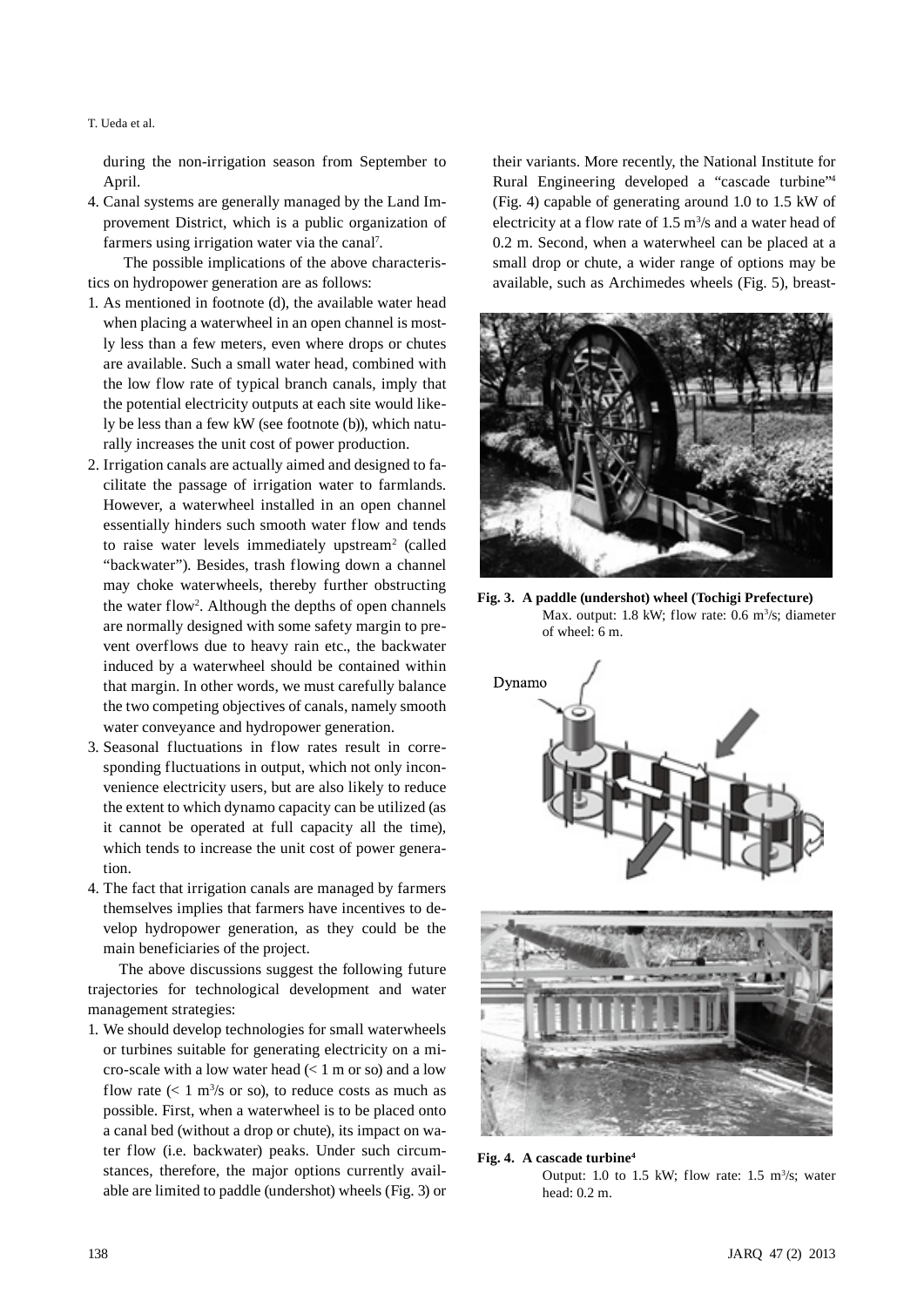Small-scale Hydropower Generation Using Irrigation Water in Japan

shot/overshot wheels (Fig. 6) and crossflow wheels. In addition, some variants of propeller turbines fitted in a tube may also be installed if the conditions (drop and flow rate) allow (Fig. 7).

- 2. We have argued that accommodating waterwheels in an irrigation channel is a relatively tricky issue, because they tend to induce backwater upstream. Therefore we must develop techniques to identify suitable sites for installing waterwheels within an existing canal system, by taking into account channel slopes and sidewall heights, as well as seasonal variations in flow rates. Furthermore, it would be useful to develop a method to redesign a canal system and optimize it with respect to hydropower generation<sup>3</sup>, in case the canal should undergo renovations sometime in future.
- 3. To increase the economic viability of micro-scale hydropower generation (e.g.  $\langle 50 \text{ kW} \rangle$ , it is worth considering utilizing electricity locally, rather than selling it to the grid. This is because, if the electricity were to be sold to the grid, the grid-operating company would of-



**Fig. 5. An Archimedes wheel (Yamanashi Pref.)** Max. output: 7.3 kW; max. flow rate: 0.99 m<sup>3</sup>/s; water head: around 1.0 m; length of wheel: 2.89 m; diameter: 1.6 m.



**Fig. 6. An overshot wheel (Yamanashi Pref.)** Max. output: 19 kW; max. flow rate:  $0.99 \text{ m}^3/\text{s}$ ; water head: around 3.5 m; diameter of wheel: 3 m.

ten demand a steady output, which would, in turn, necessitate the installation of expensive power regulators at each site. Besides, a long power line would be necessary for transmitting electricity from distant sites to the grid. Therefore, it was alternatively proposed that such micro-scale electricity might as well be utilized for directly recharging electric farming machines<sup>3</sup> such as lawnmowers. Since irrigation canals are often managed by farmers' organizations, such electricity utilization could earn their consensus. However, since few studies have demonstrated this kind of combined system comprising micro-hydropower and electric farming machines, the conditions to ensure economic viability should be investigated.

4. As we have discussed, seasonal variations in water flow tend to reduce the cost performance of hydropower generation. Therefore, if there were some spare flow capacity in rivers to be diverted to irrigation systems in winter, it would be worth considering using such water for continuous power generation in channels<sup>5</sup>. Furthermore, it may be a good idea to potentially seek a means of smoothing out flow rates during the irrigation season by adjusting the irrigation schedules of each farm plot.





**Fig. 7. Water turbine (Kaplan) installed at a drop along an open channel (Tochigi Pref.)** Max. output: 30 kW; water head: around 2 m; max.

flow rate:  $2.4 \text{ m}^3/\text{s}$ .